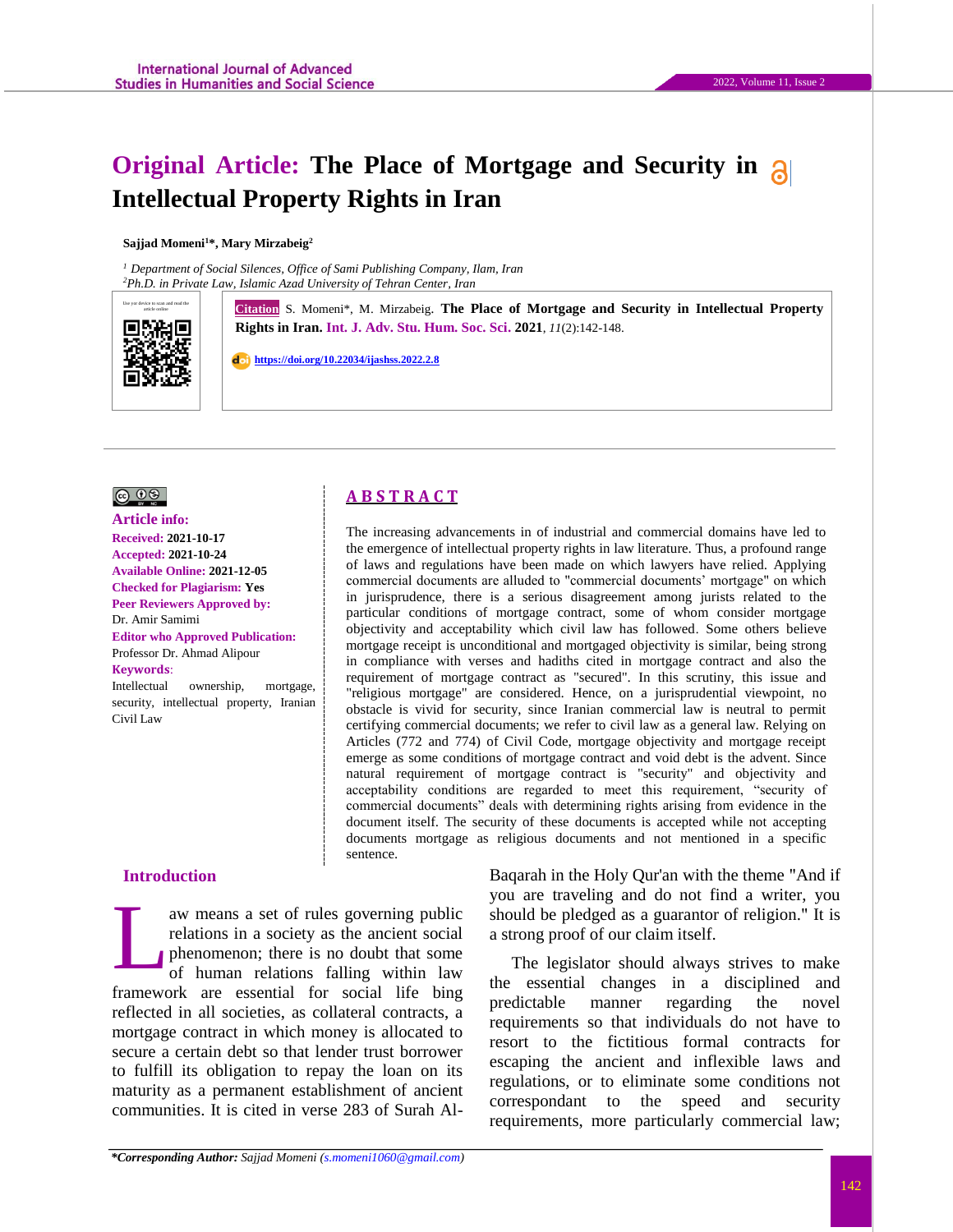#### **International Journal of Advanced Studies in Humanities and Social Science**

for instance, due to the receipt condition in the validity of the mortgage contract mentioned in Article 772<sup>1</sup> of Civil Code, the contract's parties in the documents, inevitably acknowledge mortgage receipt and contract in a formal way. Despite having the same basis and wisdom, some contracts are in various formats, conditions and provisions like sale and peace in the sale position. The basis for creating security and strengthening transactions can also appear in the form of diverse contracts; as is often the case in agreements with relatively light and friendly exchanges, sometimes by way of a guarantee and sometimes by a remittance not leading to a local liability; a foreign liability is attached to the principal debtor's liability, individual trust and security are obtained. However, usually in the case of transactions with a relatively large volume or where it is impossible or difficult for the creditor to know and trust the credit, financial ability and goodwill of the other party and his guarantors, the creditor agrees with the debtor on collateral objective. A certain property gets an objective right. The latter type of documents, which is provided for in the Iranian civil law in the form of a mortgage contract, is more pleased and valid than the other documents. According to Article  $772<sup>2</sup>$  BC, "the mortgaged property should be given to the mortgagor or to the individual possession that is determined between the parties". Regarding the mortgage objectivity, it is also mentioned that a certain property is present for determining a certain religion, and Article 774 BC has also stated this necessity. Moreover, the definite object has been opposed to religion and benefit. This view divergence is also visible among lawyers (Abadi, 2016). The right is to solve problems, not to make trouble and add to theoretical and practical difficulties; on the one hand, the conditionality of the mortgage bill, specifically in its traditional sense of material billing, has created difficulties for the banking system; thus credit assets for instance, are the demands and individual benefits and rights. In the new laws and regulations, there is a new collateral form, which is clearly different from the mortgage

 $\overline{\phantom{a}}$ 

contract as the only objective collateral form in civil law without considering the law stability as a general law. Comfort is subject to raising compromised changes. In Iranian law, when it comes to collateral, the mortgage issue is mainly discussed. Terms of conclusion, rulings, effects and general mortgage rules are stated in Articles  $771<sup>3</sup>$  to  $794<sup>4</sup>$  of Civil Code (Soleimani, 1354: 98). And in this research, it is attempted to examine the status of pledging and certification of intellectual property in Iranian law.

#### **Literature review**

 $\ddot{\phantom{a}}$ 

Regarding the issues of mortgage, security and the relevant various viewpoints, many studies have been carried out. Addressing mortgage of intellectual property in Iranian law, Farhadi (2012) reported that according to Article 772 of Civil Code, the mortgaged property should be received by the mortgagor, and based on Articles 773<sup>5</sup> and 774<sup>6</sup> of the aforementioned law, the mortgaged property should be property and special. Obvesiouly, in the above conditions for the mortgage case, it seems that the payment of intellectual property is not possible and be restricted, because on the one side due to the lack of external and non-intellectual property, collecting is impossible. On the other hand, the intellectual property has the legislature's temporary protection and does not qualify as property forever; besides, due to the significance and usefulness of prescribing intellectual property mortgage in promoting the country's trade and socio-economic development, it is possible to grant intellectual property mortgage with an extent interpretation of these materials, or at least for this purpose modify the given materials or particular regulations in this regard.

<sup>1</sup> The mortgaged property must be given to the mortgagor or to the possession of a person to be determined between the parties, but the continuation of the bill is not a condition for the validity of the transaction.

<sup>&</sup>lt;sup>2</sup> The mortgaged property must be certain and the mortgage of religion and interest is void.

<sup>3</sup> A mortgage is a contract under which the debtor owes the creditor. The mortgagor is called the mortgagor and the other party is called the mortgagor.

<sup>4</sup> The mortgagor can make changes in the mortgage or make other seizures that are beneficial to the mortgage and do not contradict the rights of the mortgagor without the mortgagor being able to forbid him, if the ban is with the ruler.

<sup>5</sup> Any property that is not legally transferable cannot be mortgaged.

<sup>6</sup> The mortgagor can make changes in the mortgage or make other seizures that are beneficial to the mortgage and do not contradict the rights of the mortgagor without the mortgagor being able to forbid him, if the ban is with the ruler.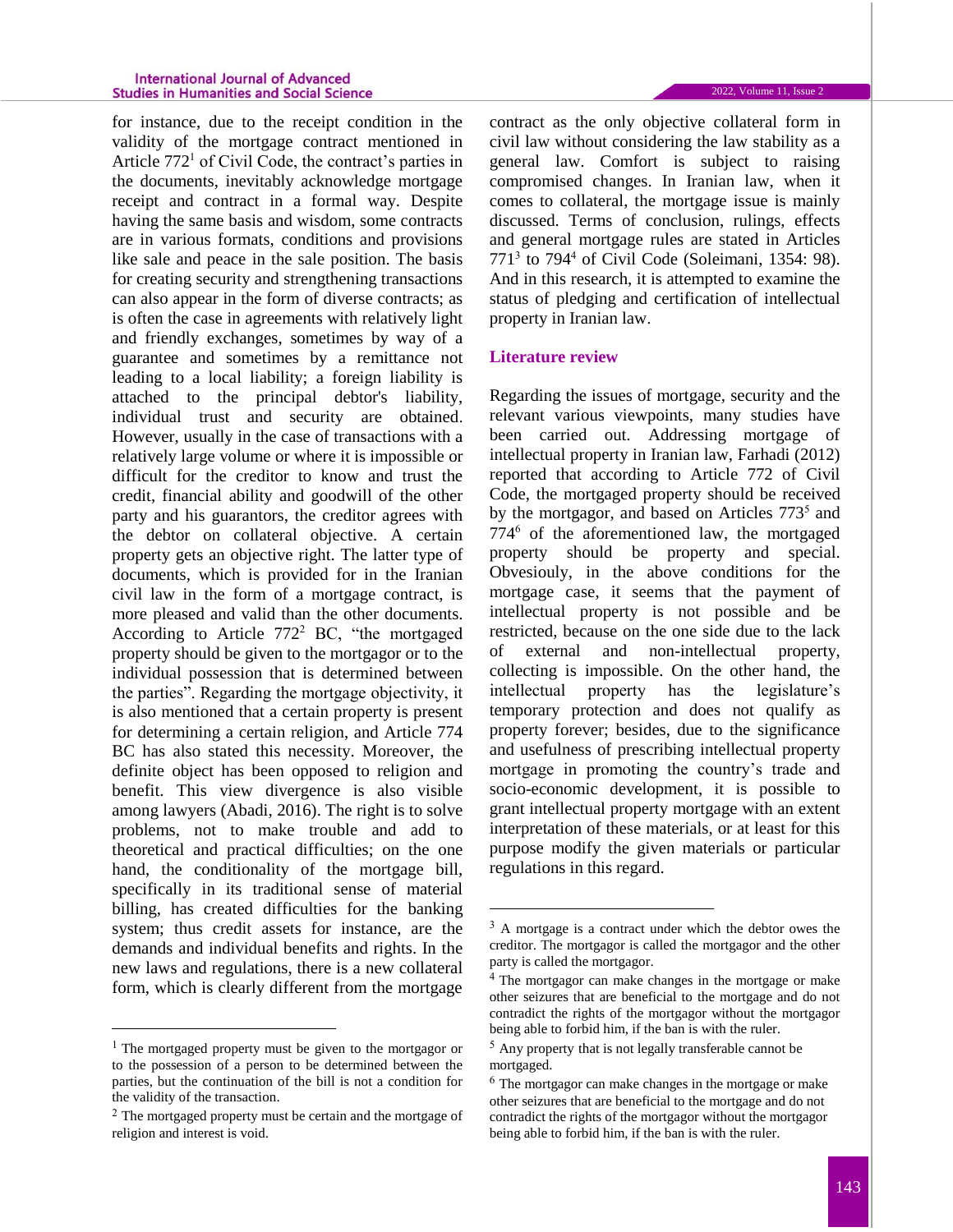Approaching the security of intangible property in Iranian law, Ansari (2012) specified the difference between mortgage and collateral of intangible property, the concept of mortgage collateral and its components as mortgage or security of unusual property, the secured use of intangible property in Iranian law.

Nick-Farjam (2011) delved into mortgage collateral in Iranian and British law and proposed some common features of bill documents, taxation of bill documents, the proponents' and opponents' views about taxation Barati documents, accepted theory, transferability, receipt and seizure of bill documents, bill documents in terms of type of property, position and nature of bill documents.

# **Definition of intellectual property rights**

Intellectual property or rights are rights which give their owners the right to benefit from human intellectual and innovative affairs and have economic value as well as the capability to trade; however, the subject is not a specific material issue. Rights of authors of literary or artistic works or literary and artistic property as copyright, patent, customer rights such as goodwill, the right of merchants and artisans to call, trademarks and trade secrets are known as commercial and industrial property of various types. It is an intellectual property (Nyquist, 1981). Some authors prefer the title of "intellectual property" for these rights since the source of these rights is human thought; however, the others find the term "spiritual property" more appropriate because some of these rights, as goodwill are not produced due to thought and thoughts, but only since they do not have a material existence. They are included in the realm of these rights.

Intellectual property rights in Iran are often translated as "intellectual property rights", which seems to be the lexicon "intellectual" due to its widespread meanings as it should and perhaps does not give the right data about the meaning and purpose. In more vivid terms, so-called logicians, this lexicon is comprehensive but not a hindrance since it is often defined in terms of material, formal and apparent. Katouzian (2003) has defined spiritual rights as the rights giving the exclusive benefit of human activity, thought and initiative to the owner. The protected subject in these rights is intellectual works and innovative human creations.

#### **The property of intellectual phenomena**

The property is something used and has an economic exchange value. Hence, the criterion for determining the object tax is that it can be dated and have economic value. It is not essential; the property should be tangible and material since intangible and intangible property may also have economic value from the custom viewpoint and trading subject. Benefit, usufruct, easement and deduction are the case. Therefore, the tax on intellectual property rights should not be doubted, as these properties are traded because of the value that custom presupposes for them. It is worth to note that the object immateriality does not affect its taxation. Some believe that spiritual things such as thought, art, and craft are not property, and that only one who initiates an idea has a kind of inalienable right to the initiative and the result of his initiative, which others do not have the right to use and express. There are other types of rights that do not belong to you. If above-mentioned meaning is that the subject and property of intellectual property rights is not material property, it is a correct statement and it can be accepted, but if it means that the subject of these rights, that is the intellectual works are not taxable, it cannot be adopted since as stated before, the society makes them the subject of a transaction for the value it places on this property, and this amount indicates the tax on this property (Saffary, 2020).

### **Security**

Security is one of the pillars of the main structure in private law. In the traditional system, however, it is more often referred to as a result in the form of other legal entities. Security, by its nature, seeks to provide reassurance to those who transfer their property to others and are entitled to repay it (such as a loan) or to individuals who are simply obligated to fulfill your commitment that is not satisfied. In addition to this requirement, there have been numerous branches of guarantee in the legal world to organize such a purpose. A mortgage contract is a soultion branched out from the guaranteed institution. Indeed, securtiy is a context in which guarantee contracts such as mortgages and the like emerge.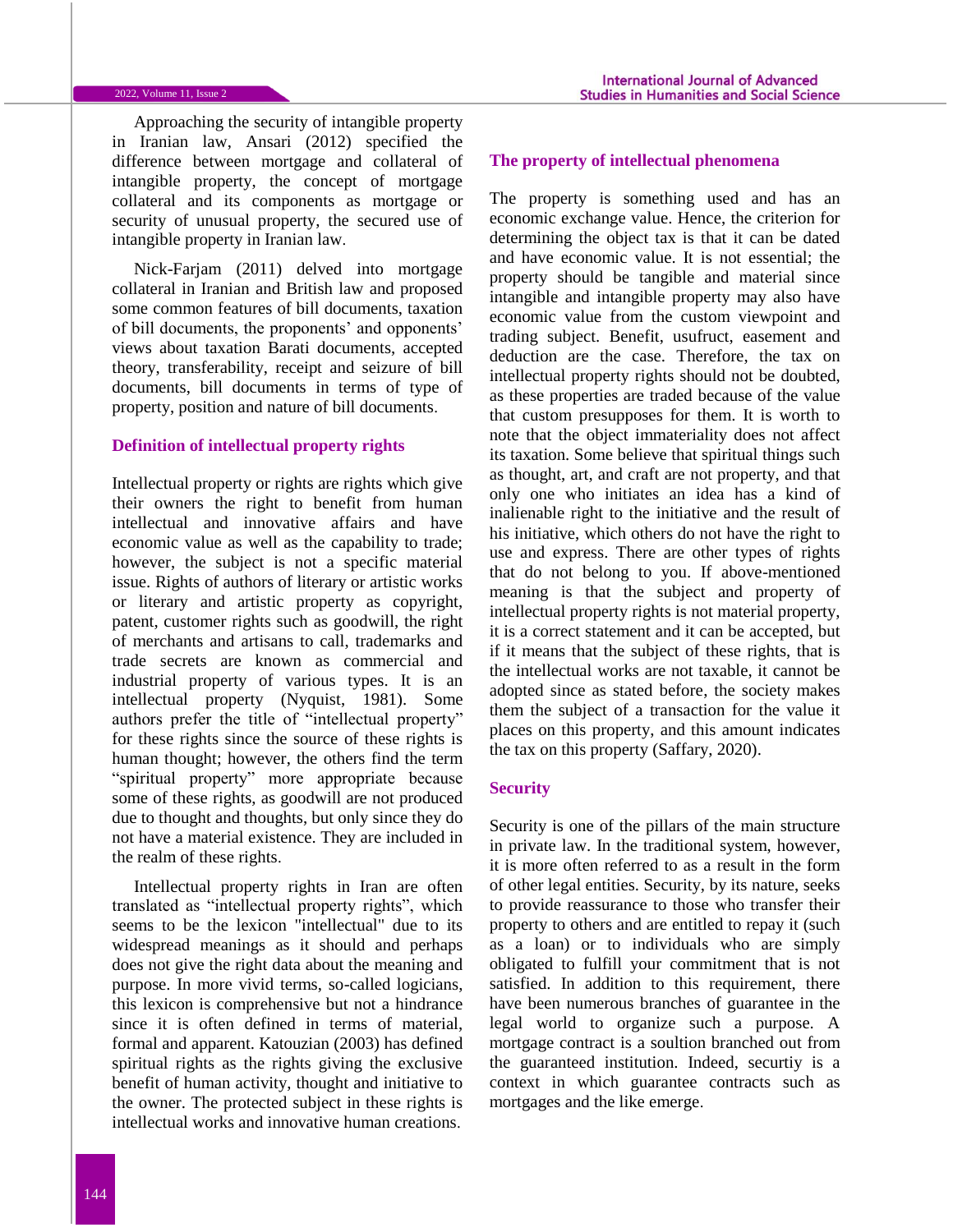#### **International Journal of Advanced Studies in Humanities and Social Science**

The mortgage contract with its relieable nature has faced issues in the historical context and in dealing with the types of property as its subject. By human progress and establishment of other types of property added to the traditional division, the mortgage contract also encountered new probelms. Property was subdivided into two general categories after these human advances, in particular the need to respect the intellectual work of individuals and the legal property recognition having no place in traditional categories as being tangible and intangible properties. Tangible property, which is the familiar faces of the transactions subjects, means those who were tangible and foreign; intangible one, however, refers to those having tax property, but could not be touched or mentioned in the outside world, although their origin or result had this characterisitics. Tangible property is the same natural creation which human beings possess and entrust throughout their lives; however, immaterial property or intellectual creations are social phenomena of thought, idea and validity (Khomeini, 1987). Intangible property is the one which has no material existence in the outside world. The term mortgage is a contract under which the financial collateral of the debt is placed. As Article  $771^7$  of the Civil Code defines, mortgage is a contract under which the debtor gives money to the creditor as a collateral agreement. The mortgagor is called the mortgagor and the other party as the mortgagor. Mortgage literally means stability and permanence as well as imprisonment; however, the jurists' lexicons in its definition are different. Some have proposed the mortgage meaning and, its definition, as pledging the property to be collateral (and guarantee) with the creditor so that if he cannot assert his right from the debtor in due time, it is pledged from the property or the price to resign (Zakizadeh Renani, 2020). There is giving bail on religion or a contract legislated to bail on religion (Khomeini, 1987). The collateral title is pledged to the debt so that if

it is not possible to repay the debt from the debtor, the debt will be used to repay the debt (Helli, 1414: 219) or the collateral defined to claim the mortgagor has not found a special meaning, but is applied in the same literal sense; thus, mortgage

 $\overline{\phantom{a}}$ 

does not have a specific term and meaning in the holy Shari'a.

Therefore, by definition mortgage is not assigned to religion as collateral; it also includes collateral as well as substantive borrowing. Of course, there is a difference in the validity of the mortgage as well as the content.

# **Mortgage and security intellectual property in iranian law**

According to Article 774 of Civil Code: "The mortgaged property should be the same and the mortgage of religion and interest is void." Likewise, according to Article 772: "The mortgaged property should be given to the bill." These two articles leading to some issues in intellectual property mortgage have both followed the common jurisprudential theory. However, applying the legal establishment of "intellectual property mortgage" (Ebrahimi, 2020) in promoting business and encouraging inventors, artists and autors in the businesses and presentation of ideas and valuable intellectual as well as the artistic works can have a place. When these rights are not applicable as a tool for economic and commercial gain, they will not find their true value and place in the modern world. Indeed, the protection of intellectual property should not be observed as a goal, but these rights are a means to promote knowledge at the community level and contribute to the economic growth and development of countries, and thus if the protection of these rights does not lead to its desired goal, by itself, it will not be worth much. In the case of inventions, for instance, what is more prominent to the invention owner is "not merely the acquisition of a special and exclusive right under a patent," but the business and widespread products supplies derived from inventions which promote legal status and economics become innovations and inventions in society. It is obvious that an inventor or patent owner, so as to to exploit the material aspects of his intellectual endeavors, as well as to provide them to the public, he will require"a great deal of capital to be able to commercialize his ideas and to produce the goods produced by these ideas in a massive level to your community" (Ahmadyianfar, 2014).

Lack of legal text in mortgage of intellectual property has no choice, but to rely on the general

<sup>7</sup> A mortgage is a contract under which the debtor owes the creditor. The mortgagor is called the mortgagor and the other party is called the mortgagor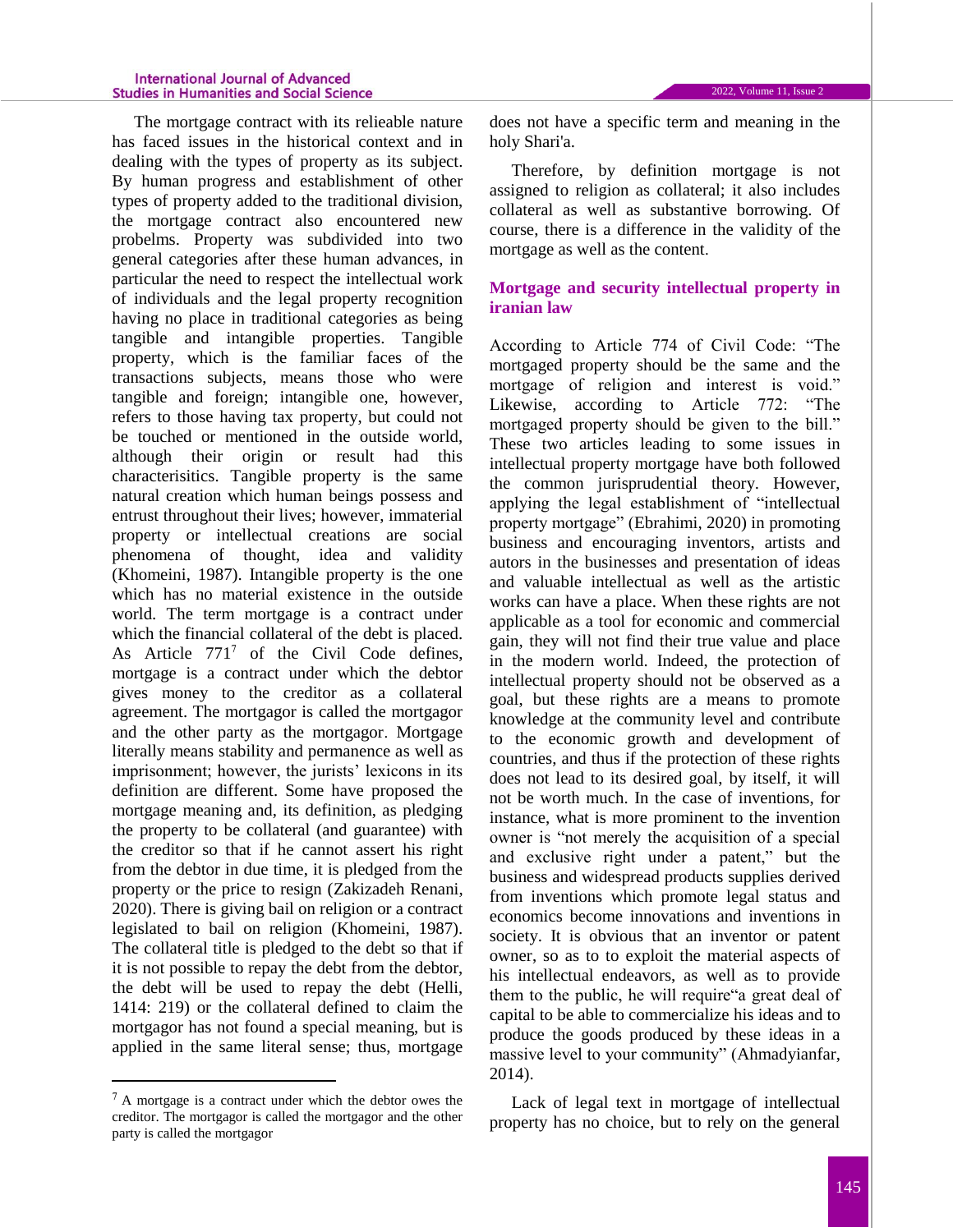mortgage rules to clarify the mortgage sentence of this particular property. In the civil law and in the chapter related to the mortgage contract, that is the 18th chapter of the 3rd chapter of this law, two general conditions have been set, both of which in the first view are considered as a serious obstacle in the field of intellectual property mortgage. The first condition stated in Article 774 of this law is the same as the certainty of the mortgaged property, and the second condition, which is mentioned in Article 772, is the supervisor of the ability to receive the same mortgage.

Property objectivity results from intellectual creation (based on the Civil Code). From the way Article 774 is written, it can be inferred that the legislator has considered the mortgage subject of one of the pillars of the mortgage contract and the condition for its validity. According to the provision of this article, the possibility of mortgaging intellectual property is questioned. Therefore, it is worthwhile at the outset to analyse the condition of the mortgagee being the same in the legal status of this contract (first clause) to make it easier to judge the mortgage of intellectual property.

According to the context of Article 774 of the Civil Code: "The mortgaged property must be certain and the mortgage of religion and benefit is void." This legal article followed by the wellknown jurisprudence declares mortgage of a large property group to be incorrect, and based on the phrase "specific", as some civil law writers have pointed out, it seems that the mortgage of intangible property as copyright and goodwill is impossible (Katouzian, 1985). In Imami jurisprudence, the main reason for the mortgage objectivity is the claim of consensus and the emergence of texts. However, it should be noted that some narrations are "general" and include any kind of money. Such is the narration mentioned from Imam Sadegh (A.S.): In fact, the narrative is based on the word "property" and not "object". However, the observer's argument about the necessity of textual appearance on the necessity of mortgaged property being identical is flawed, because despite the above-mentioned narration which explicitly accepts any mortgage, the argument on textual appearance will not have any case. The reference is void due to consensus.

Our contemporary civil jurists in recent years have also made valuable efforts in mortgaging dubious property, and each of them has conducted his part to somehow remove the existing legal obstacles and issues. Regarding the necessity of "mortality" of the mortgaged object, according to some jurists, the mortgaged object does not have to be an instance and individuals of the original property, and organic property can also be pledged. Original property is property which is inherently valuable as food, clothing, carpets, houses, land and gold (Langroudi, 1979). According to these authors, it cannot be stated at all that this type of property cannot be mortgaged. The definition of "the exact object" in Article 774 BC applies to these objects, specifically postage stamps, bought and sold as a commodity. Also, Article 10 of the Law on Publication of Treasury Documents, approved in January 1964, states: "Treasury documents can be bought and sold" (Bojnorei, 1998: 278). However, it seems that the meaning of the object in Article 774 is the principle of the property existence as being opposed to religion and benefit, not to have a material and external existence; in other words, sometimes the object is used to mean material existence, which in this sense intangibles such as patents in general are used interchangeably; however, sometimes we use the same in contrast to the benefit of property which means the property principle itself. This mistake is actually due to the literal commonality of the word objectivity. The objectivity here means property in the sense of "principle" versus its benefit, not in the sense that the property is external and has its definition. By the pass of time in terms of this verbal commonality, the first meaning of the lexicon has given way to the second one.

#### **Conclusion**

Considering that documents and intellectual property are due to their economic nature and their actualization, reserves and support of countries are in the field of trade and economy. By setting the right laws, they can be protected. Therefore, the enactment of laws protecting intellectual property rights, with what can be expressed as the result and the strongest reason for the legal proof of the mentioned rights, is the reliance on the jurist ruling and in Islamic society since the Islamic government can make regulations to meet the